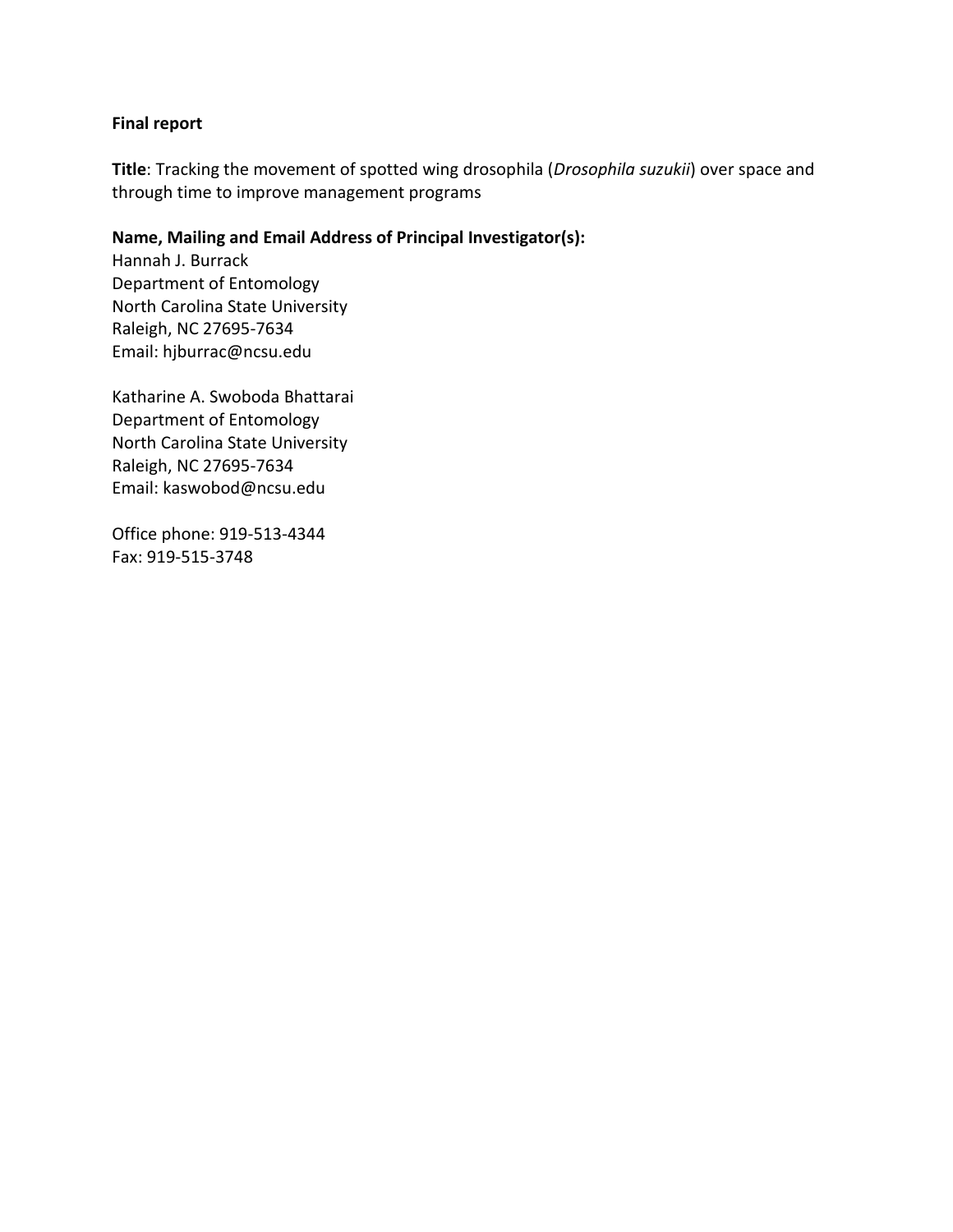#### **Introduction**

*Drosophila suzukii* (Matsumura), the spotted wing drosophila (SWD), is a highly invasive vinegar fly first detected in the eastern United States in 2009<sup>1</sup>. Females use their saw-like ovipositor to lay eggs in ripe and ripening fruit and severely threaten the viability of raspberry, blackberry, blueberry, cherry, and strawberry production<sup>2</sup>. Currently, there is zero tolerance for larvae in fresh market fruit and a single infested fruit can result in the rejection of an entire shipment. Current management programs for SWD rely heavily on insecticide applications and are not economically or environmentally sustainable<sup>3</sup>. For example, many caneberry growers in North Carolina made one or no insecticide applications during harvest in 2010, but may now make eight or more applications of broad-spectrum insecticides such as malathion, zetacypermethrin, and spinetoram in rotation throughout the long fruiting season. Despite this dramatic increase in insecticide use, some fields that have been sprayed multiple times still contain larvae in 100% of fruit<sup>4</sup>, suggesting that insecticides alone may not provide effective SWD control in the rainy and humid southeastern US.

Monitoring programs that reliably predict infestation risk for growers are not currently available, although several studies have tested the effectiveness of different trap designs<sup>5,6</sup> and bait formulations<sup>7,8,9</sup> at catching SWD. In the most comprehensive study to date, Burrack et al. (2015) compared how attractive six fermentation-based baits were to SWD when deployed in a variety of cropping systems in ten US states. Five of the tested baits caught SWD between one and two weeks earlier than apple cider vinegar, a commonly used standard, and detected the presence of SWD prior to the development of fruit infestation. However, fewer females with mature eggs in their ovaries were captured in traps after ripe fruits were available in the field, suggesting that females with mature eggs may be more attracted to ripe fruit when it is present than to traps with fermentation-based baits $^{10}$ . Therefore, baits may underestimate the presence of egg-laying female flies in the presence of ripe fruit.

Tracking the movement and activity patterns of SWD over space and through time will lead to improved monitoring programs and, ultimately, make it easier for growers to predict and prevent infestation in crop fields. Understanding the timing and direction of SWD movement between areas of non-crop habitat and crop fields, and between co-occurring hosts, will allow growers to apply insecticides when SWD are present and attracted to a host crop. This is in contrast to the current management strategy, which advises growers to begin treatment when fruit starts to ripen and to continue through the end of harvest. Similarly, determining when and where SWD females infest fruit within crop fields will allow growers to more effectively time and apply insecticides. Determining when and where SWD are attracted to monitoring traps will help growers know when and where to most effectively monitor for SWD, and subsequently help them make more informed management decisions. Finally, based on the observation that baits may underestimate the presence of egg-laying females when ripe fruit are available, determining if the SWD females that are captured in monitoring traps are the same ones that are infesting fruit in crop fields is of paramount importance. Therefore, the objectives of this study were to determine if there are daily and/or seasonal patterns associated with 1) SWD movement into and out of crop fields, 2) SWD attraction to a fermentation-based bait commonly used in monitoring traps, and 3) SWD oviposition behavior. Addressing these three interrelated objectives is essential for the development of effective, landscape-level management programs for SWD.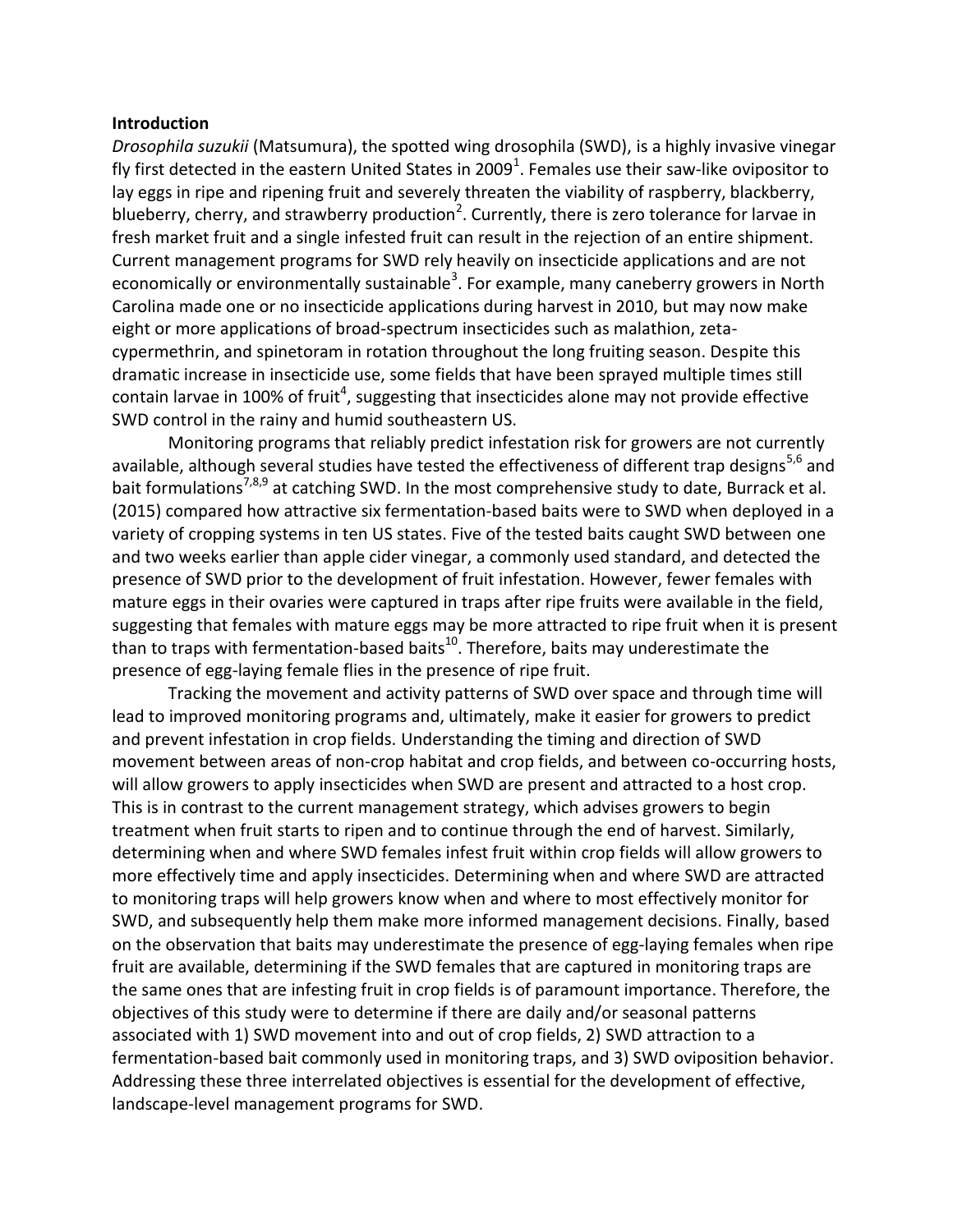#### **Objectives and Methods**

*1. Determine if there are patterns associated with SWD movement into and out of crop fields.* We used bi-directional Malaise traps (BugDorm, Taiwan) to determine when SWD move into and out of crop fields. These traps simultaneously capture insects moving in two opposite directions by funneling them into separate collection canisters filled with 70% ethanol.

In June-August 2014, we collected samples at two commercial blackberry farms in Cleveland County, NC, where a wooded edge ran adjacent to a crop field. On each



**Figure 1.** Plot maps showing the placement and orientation of Malaise traps (white rectangles) and yeast/sugar traps (pink and blue circles) used to determine the movement and diurnal activity patterns of SWD at Farm 1 in 2014 and 2015.

sampling date, we set up four Malaise traps in the area between the crop field and the wooded edge, located ~3 m away from the start of the crop rows (Fig. 1). We aimed to sample at each farm once every two weeks over the course of the season. During each sampling period, we checked each trap hourly, on the hour, for 24 hours, except during darkness. We checked the traps until it was completely dark following sunset (usually 10pm), and started to check traps again in the morning before sunrise (usually 5am). All SWD and other *Drosophila* captured in the Malaise traps were identified, sexed, and counted, and were preserved in 70% for future use. In 2015, we repeated the experiment at the same farms used in 2014.

We caught far more SWD and other *Drosophila* moving into crop fields than out of crop



fields in 2014. In 2015, we experimented with deploying another type of trap higher in the air column to catch any flies may be flying above the Malaise traps on their way out of the field. We constructed four traps, each with four transparent, sticky panels set in a frame made from PVC pipe that was positioned on a T-post and anchored to the ground using paracord. Each panel was sticky on both sides and measured approximately 1.5' wide and 1' tall; altogether, the four panels in each trap covered an area of 6 ft<sup>2</sup> and were deployed between 6 and 8.5' above the ground (Figure 2). Panels were composed of sections of Clear Rollertrap (Great Lakes IPM, Inc., Vestaburg, MI) or transparencies coated with Spray-on Tangle-Trap® (The Tanglefoot Company, Grand Rapids, MI). When deployed, each trap was set up next to a Malaise trap and was positioned to catch insects flying into and out of the crop field. Traps were deployed during periods of high SWD activity, from 6- 10pm and/or from 6-10am, on some sample dates depending on the weather.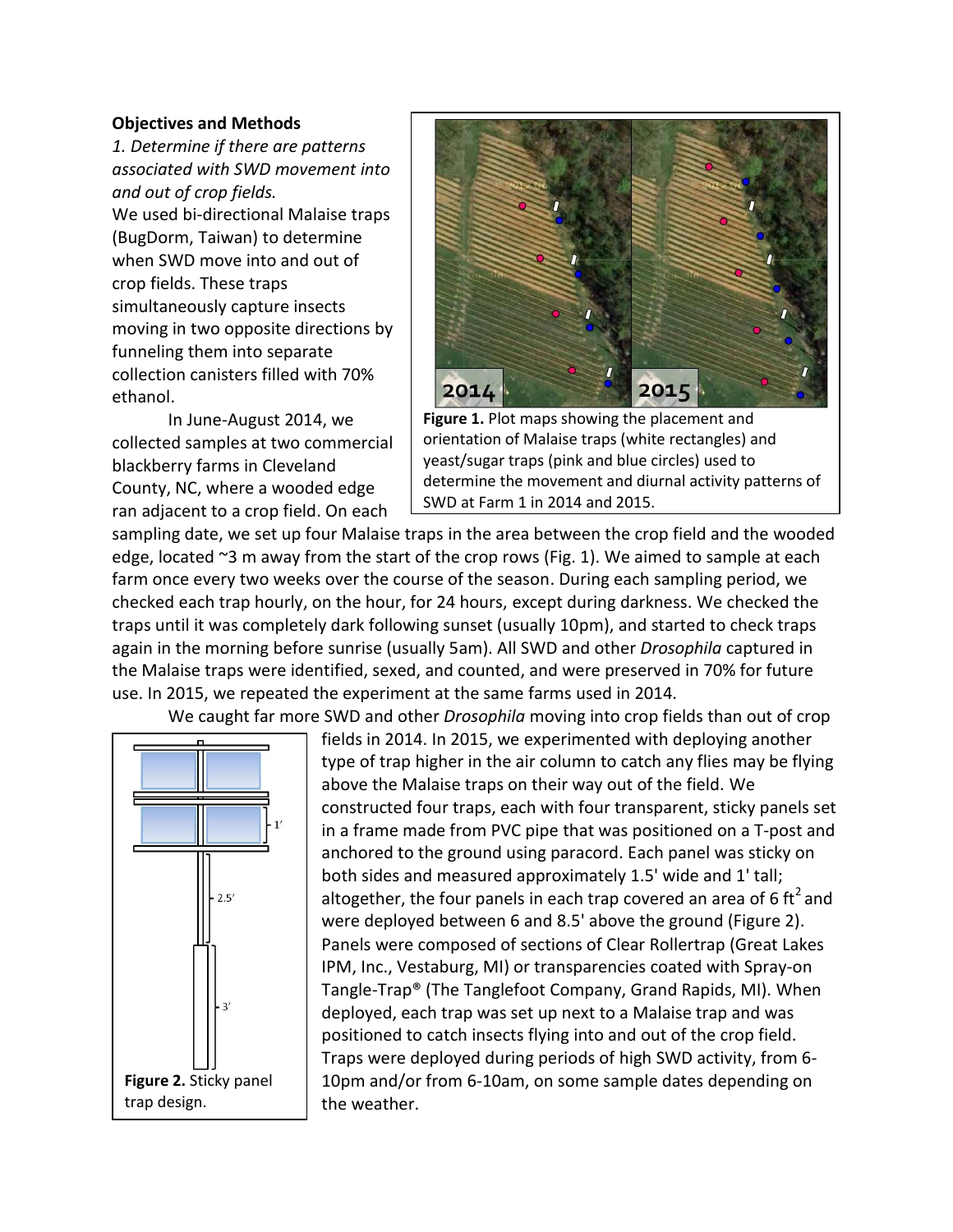# *2. Determine the diurnal activity patterns of SWD associated with their attraction to fermentation-based baits.*

We used standard SWD monitoring traps (32 fl oz. clear plastic cups) to determine when SWD are attracted to fermentation-based baits. In concert with the Malaise trap experiment described above, we set up four traps with yeast/sugar bait between the crop field and wooded edge (blue circles; Fig. 1) and four traps in the crop field located ~30 m away from the wooded edge (pink circles; Fig. 1). In 2014, we deployed yeast/sugar traps alongside the Malaise traps because another experiment was being conducted in the same field. However, because the yeast/sugar traps proved to be very attractive to SWD in 2014, we placed the Malaise and yeast/sugar traps farther apart in 2015 to reduce the likelihood of interference occurring between the two types of traps. We also added an extra pair of yeast/sugar traps so that each Malaise trap was flanked by two yeast/sugar traps.

Traps were checked hourly, on the hour, for 24 hours, except during darkness as described above. Each hour, all flies were collected from the surface of the bait using soft forceps before the contents of each trap were poured through a small kitchen strainer to look for drowned flies. As we collected samples, we noticed that many flies were present on the outside of the traps but did not necessarily enter them. Therefore, halfway through the 2014 season, we started to aspirate flies off the surface of traps for one minute before we collected flies from within the traps, and continued to do so throughout the 2015 season. All of the SWD caught were identified, sexed, counted, and preserved in 70% ethanol. All other *Drosophila* species caught were sexed, counted, and preserved for later identification to species.

*3. Determine if there is a relationship between the timing of fruit infestation and the diurnal activity patterns of SWD associated with their attraction to fermentation-based baits.* To determine when SWD females lay eggs in fruit throughout the day, we compared infestation rates in blackberries that were exposed to ovipositing females from 6-10am, 10am-2pm, 2- 6pm, 6-10pm, or overnight from 10pm-6am. On 20 July at Farm 1 and 25 July at Farm 2, we placed small 5-7" mesh bags over clusters of unripe blackberries to prevent oviposition. Six clusters were bagged in each of the 10 rows between the two northernmost Malaise traps at Farm 1 (Fig. 1) and the equivalent rows at Farm 2. Clusters were bagged in the first trellis section of each row, closest to the wooded edge, and were left to ripen in the bags. During the next sampling period, one haphazardly-selected bag was removed in each row during each time period. At the end of each time period, all of the ripe berries on each cluster were collected, while any purple or red berries were marked with flagging, counted, and re-bagged. Red and purple berries were allowed to ripen in the bags and were collected once they were ripe. Ripe berries were brought back to the lab and weighed, and were individually suspended in an organza sling inside a 2 oz. plastic portion cup with holes poked in the bottom to promote juice drainage. Berries were held in a growth chamber at 20°C for 10 days, at which time they were dissected and all pupae moved to a small Petri dish with a moistened paper towel square until adults emerged and were confirmed to be SWD.

To determine if fermentation-based baits are equally attractive to young, reproductively immature females and older, egg-laying females, we dissected all of the SWD females caught on the surface of or within the yeast/sugar traps in 2014. We determined the reproductive status and mature egg load of each female using methods developed previously by our laboratory<sup>10</sup>.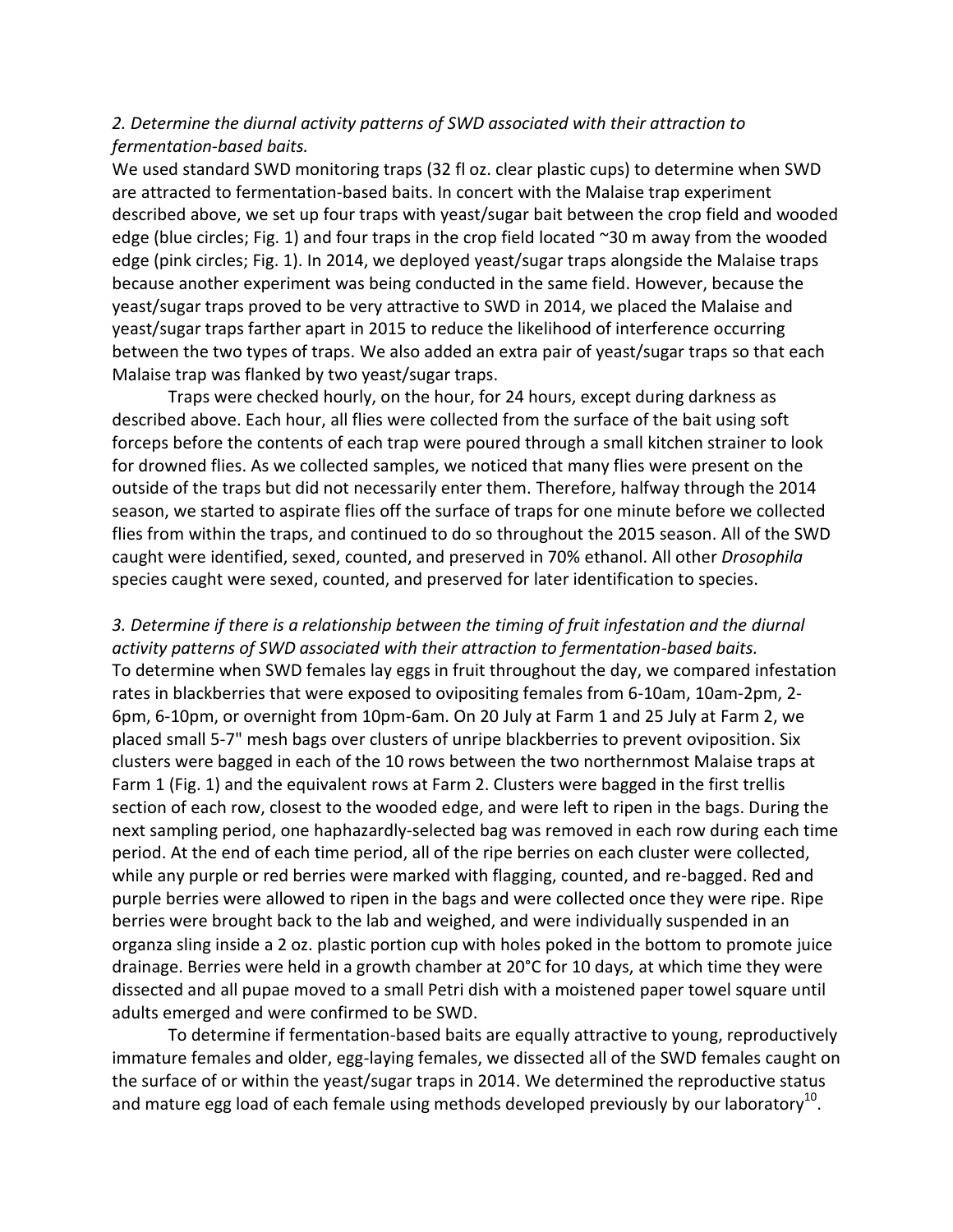#### **Results**

*1. Determine if there are patterns associated with SWD movement into and out of crop fields.* We collected Malaise trap samples on four dates at Farm 1 and three dates at Farm 2 in 2014, and caught a total of three SWD in the traps: 1 female moving into the field at 10 AM on 11 July; 1 female moving out of the field at 9 PM on July 25th; and 1 male SWD moving out of the field at 5 AM on 26 July.

In 2015, we collected samples on seven dates at Farm 1 and four dates at Farm 2 (Table 1). We sampled at each farm every two weeks starting before ripe berries were present and continuing through the postharvest period, with the exception of two weeks at Farm 2. We were able to sample more often in 2015 because we had more flexibility to accommodate weather patterns and on-farm activities. We are still processing samples collected in 2015, but did catch SWD moving into and out of crop fields during the early morning and evening hours.

We deployed windowpane traps on four dates at Farm 1 and one date at Farm 2 (Table 1), but did not catch SWD during any of the sampling periods.

| approximate fruiting period, and the sunset and sunrise times for Cleveland County, NC. |      |                   |            |                               |         |         |
|-----------------------------------------------------------------------------------------|------|-------------------|------------|-------------------------------|---------|---------|
| Farm                                                                                    | Week | Date              | Start time | Fruiting period               | Sunset  | Sunrise |
| 1                                                                                       | 1    | $6-7$ June*       | 2 PM       | Pre-fruiting                  | 8:37 PM | 6:11 AM |
|                                                                                         | 3    | 20-21 June*       | 2 PM       | Some ripe fruit present       | 8:43 PM | 6:11 AM |
|                                                                                         | 5    | $6-7$ July*       | 11 AM      | Full fruiting, harvest period | 8:44 PM | 6:17 AM |
|                                                                                         | 7    | 19-20 July        | 10 AM      | Full fruiting, harvest period | 8:39 PM | 6:25 AM |
|                                                                                         | 9    | 3-4 August*       | 10 AM      | Full fruiting, harvest period | 8:28 PM | 6:36 AM |
|                                                                                         | 11   | 17-18 August      | 11AM       | Some ripe fruit remaining     | 8:13 PM | 6:47 AM |
|                                                                                         | 13   | 29-30 August      | 11 AM      | Postharvest                   | 7:58 PM | 6:56 AM |
|                                                                                         | 2    | 12-13 June*       | 1 PM       | Some ripe fruit present       | 8:41 PM | 6:11 AM |
|                                                                                         | 4    | 28-29 June        | 3 PM       | Full fruiting, harvest period | 8:45 PM | 6:14 AM |
|                                                                                         | 6    | $- -$             |            |                               |         |         |
|                                                                                         | 8    | 24-25 July        | 2 PM       | Full fruiting, harvest period | 8:37 PM | 6:29 AM |
|                                                                                         | 10   | $\qquad \qquad -$ |            |                               |         |         |
|                                                                                         | 12   | 24-25 August      | 11AM       | Postharvest                   | 8:06 PM | 6:53 AM |

**Table 1.** Dates when Malaise traps and yeast/sugar-baited traps were deployed at two blackberry farms in 2015, along with the time the 24-hr sampling period began, the approximate fruiting period, and the sunset and sunrise times for Cleveland County, NC.

\*Dates when windowpane traps were deployed.

# *2. Determine the diurnal activity patterns of SWD associated with their attraction to fermentation-based baits.*

In 2014, SWD exhibited very strong diurnal activity patterns associated with their attraction to fermentation-based baits. Overall, we caught SWD at yeast/sugar traps during two distinct time periods, in the morning between sunrise and mid-morning and in the evening between ~6pm and sunset. Very few flies were collected outside of these windows. The placement of the traps affected how attractive they were, and far more SWD were caught at traps located between the crop field and wooded edge (blue circles; Fig. 1) than at traps located within the crop field (pink circles; Fig. 1). Differences in trap captures between weeks suggested that patterns of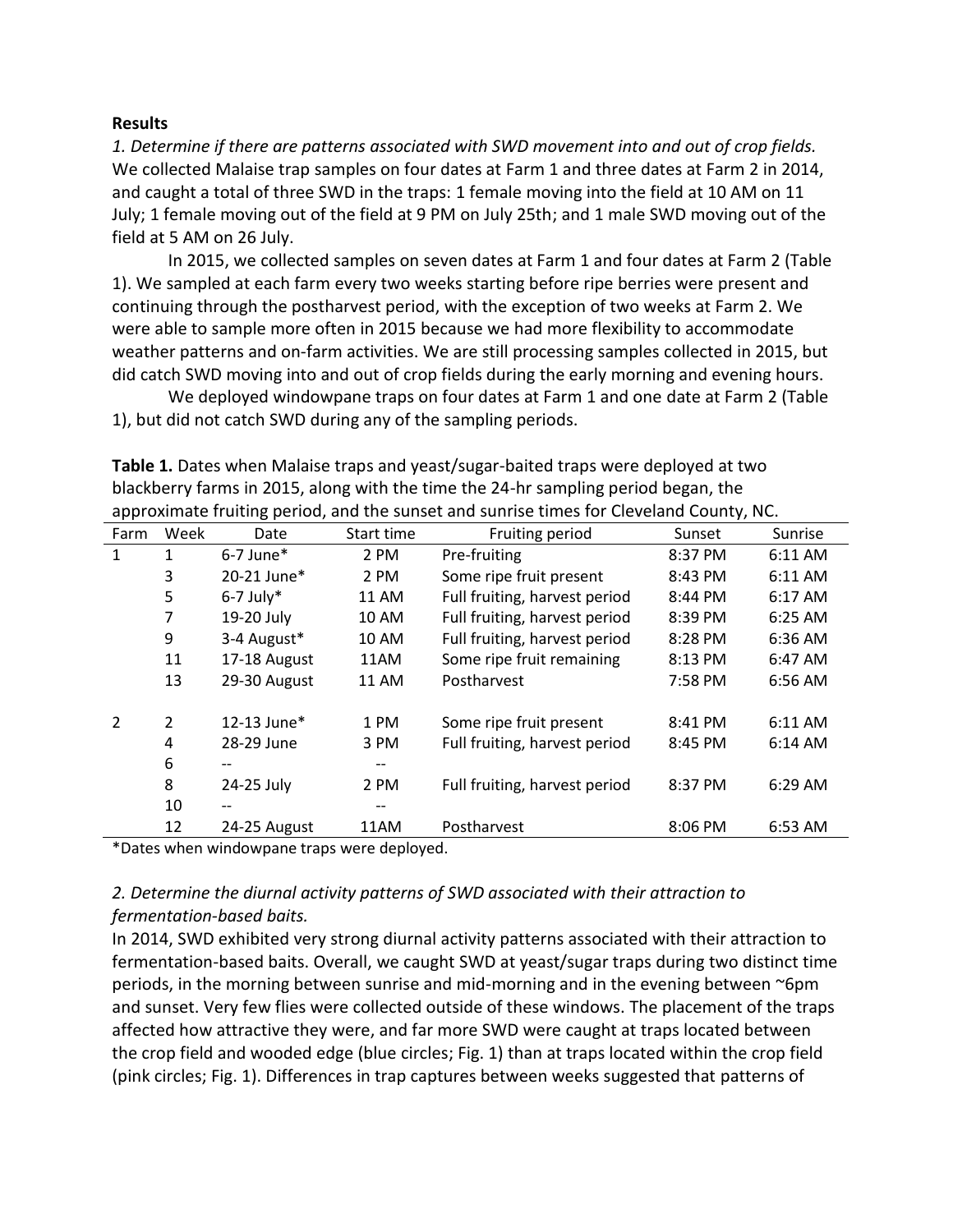SWD attraction to fermentation-based baits may change throughout the season and during the postharvest period.

We are still processing samples collected in 2015. However, based on observations made in the field at both farms, we caught SWD at yeast/sugar traps during the early morning and evening hours and also caught more SWD at traps located between the crop field and wooded edge than at traps located within the crop fields.

*3. Determine if there is a relationship between the timing of fruit infestation and the diurnal activity patterns of SWD associated with their attraction to fermentation-based baits.* We exposed berries to ovipositing SWD females at Farm 1 during five time periods on 3-4 August. We were not able to complete a second replicate at Farm 2 due to inclement weather and on-farm activities. At Farm 1, no SWD were reared from berries exposed to SWD from 10am-2pm and overnight from 10pm-6am (Table 2); these two time periods correspond with times of the day when little to no SWD activity was observed at yeast/sugar traps and when no SWD were caught in Malaise traps in 2014. Conversely, at least one SWD was reared from berries exposed to SWD during the remaining three time periods. Infestation rates were higher, although not significantly so, in berries exposed from 6-10pm and 6-10am (Table 2). Interestingly, these two time periods correspond with times of the day when SWD were caught at yeast/sugar traps and in Malaise traps in 2014.

| .          |             |                       |                |  |
|------------|-------------|-----------------------|----------------|--|
|            |             | Proportion of berries | Mean SWD per   |  |
| Date       | Time period | infested (# exposed)  | infested berry |  |
| 3 August   | 10am-2pm    | 0(20)                 |                |  |
| 3 August   | $2-6pm$     | 0.05(22)              |                |  |
| 3 August   | $6-10pm$    | 0.33(18)              | 1.5            |  |
| 3-4 August | 10pm-6am    | 0(17)                 |                |  |
| 4 August   | 6-10am      | 0.18(22)              | 1.25           |  |

**Table 2.** Proportions of infested berries and mean infestation rates in blackberries exposed to ovipositing SWD females during five time periods on 3-4 August 2015 at Farm 1.

All of the female SWD that were caught on the surface of or within traps in 2014 were dissected to determine their reproductive status and mature egg load. At Farm 1, where we were able to sample most consistently in 2014, on the sampling date when we caught the most SWD overall (25-26 July), we collected 58 SWD females off of the surface of traps and 11 SWD females from within traps during the 24-hour collecting period. Most females had developing eggs present in their ovaries but contained no mature eggs. Female SWD collected on the outside vs. inside of traps were equally likely to have one or more mature eggs in their ovaries ( $F_{1,67}$  = 0.05, P = 0.83). Females aspirated off the surface of traps had 0.86 mature eggs present on average (range = 0-10), while females caught in traps had 0.45 mature eggs present on average (range = 0-2). However, the number of mature eggs was not significantly different for SWD females collected on the outside vs. inside of traps ( $F_{1,67}$  = 0.00, P = 0.98). Females collected at yeast/sugar traps in 2015 have not yet been dissected to determine their reproductive status and mature egg load.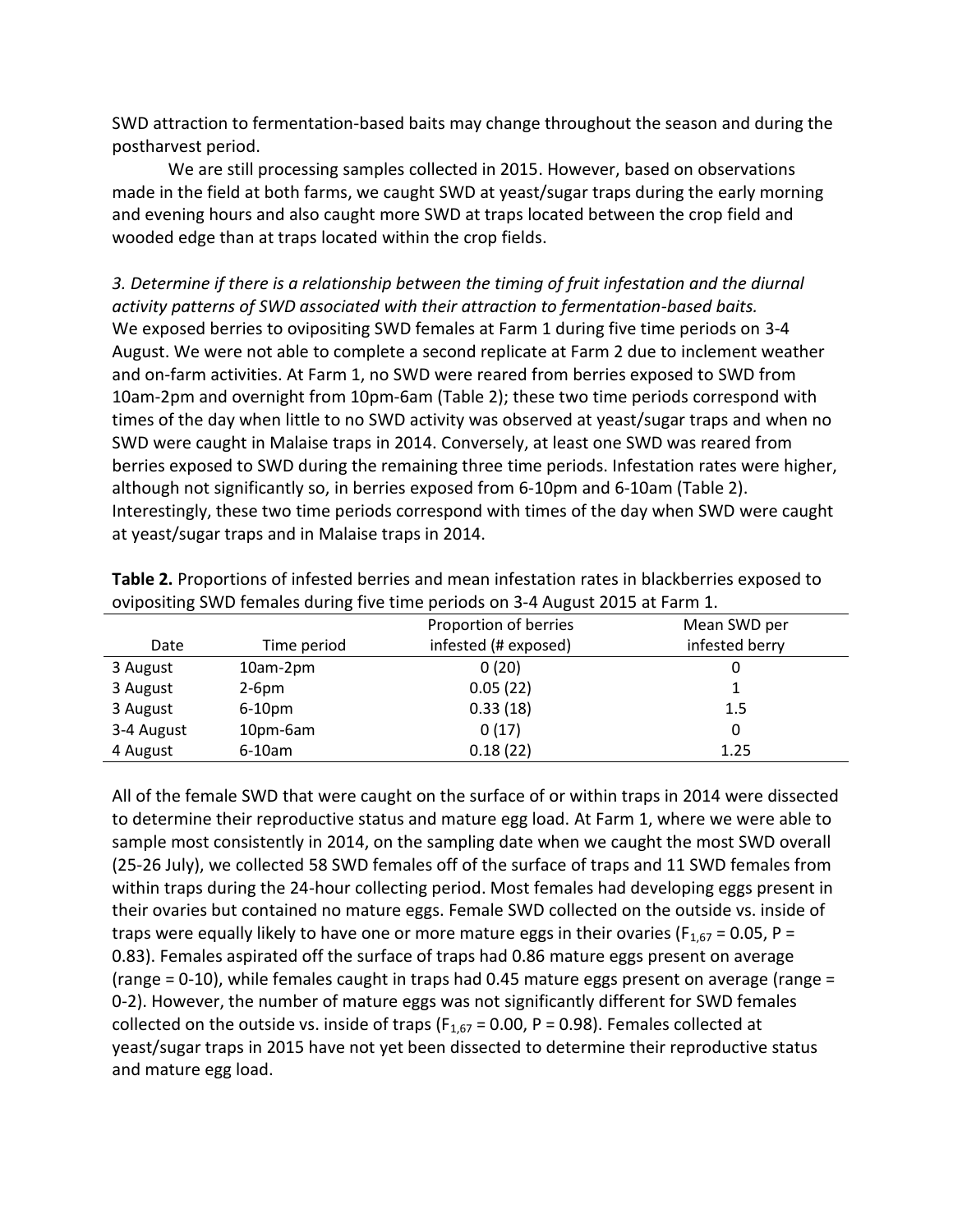### **Conclusions**

Over the course of two years, we conducted experiments designed to track the movement of SWD over space and through time at two commercial blackberry farms in western North Carolina. Although we are not finished collecting data from 2015, our 2014 results clearly show that SWD move into and out of crop fields and are attracted to monitoring traps with a fermentation-based bait (yeast/sugar) during the evening and early morning hours. Our preliminary results from 2015 suggest that the timing of fruit infestation and the diurnal activity patterns of SWD associated with their attraction to fermentation-based baits may be similar. We observed the highest peaks of SWD activity at yeast/sugar traps during the evening and morning hours in 2014, and observed that more berries were infested, and were infested at higher rates, during the same time periods in 2015. Additional experiments will need to be conducted to determine if the timing of fruit infestation by SWD and their attraction to monitoring traps are related, and to determine how weather and other abiotic factors might affect oviposition behavior and attraction to fermentation-based baits. In 2014, the yeast/sugar traps attracted SWD females with very few mature eggs in their ovaries; most of the 69 SWD females that were collected on the surface of or within yeast/sugar traps had developing eggs present in their ovaries but no mature eggs. We will dissect SWD females caught in 2015 to confirm these results. However, additional experiments will need to be conducted to compare the reproductive status of SWD females caught at yeast/sugar traps with those of SWD females caught on ripe fruits to determine if fermentation-based baits underestimate the presence of egg-laying females when ripe fruit are available.

### **References**

1. Hauser, M. 2011. A historic account of the invasion of *Drosophila suzukii* (Matsumura) (Diptera: Diptera: Drosophilidae) in the continental United States, with remarks on their identification. Pest Manag. Sci. 67: 1352–1357.

2. Lee, J. C., D. J. Bruck, H. Curry, D. Edwards, D. R. Haviland, R. A. Van Steenwyk, and B. M. Yorgey. 2011. The susceptibility of small fruits and cherries to the spotted-wing drosophila, *Drosophila suzukii*. Pest Manag Sci. 67: 1358-67.

3. eFly: The Spotted Wing Drosophila Working Group. 2013. Spotted wing drosophila impacts in the eastern United States. http://www.sripmc.org/WorkingGroups/eFly/index.cfm]

4. Burrack, H.J., G.E. Fernandez, T. Spivey, and D.A. Kraus. 2013. Variation in selection and utilization of host crops in the field and laboratory by *Drosophila suzukii* Matsumara (Diptera: Drosophilidae), an invasive frugivore. Pest Manag Sci 69: 1173-1180.

5. Lee, J.C., et al. 2012. Evaluation of monitoring traps for *Drosophila suzukii* (Diptera: Drosophilidae) in North America. J. Econ. Entomol. 105: 1350-1357.

6. Basoalto, E., R. Hilton, and A. Knight. 2013. Factors affecting the efficacy of a vinegar trap for *Drosophila suzukii* (Diptera; Drosophilidae). J. Appl. Entomol. 137: 561-570.